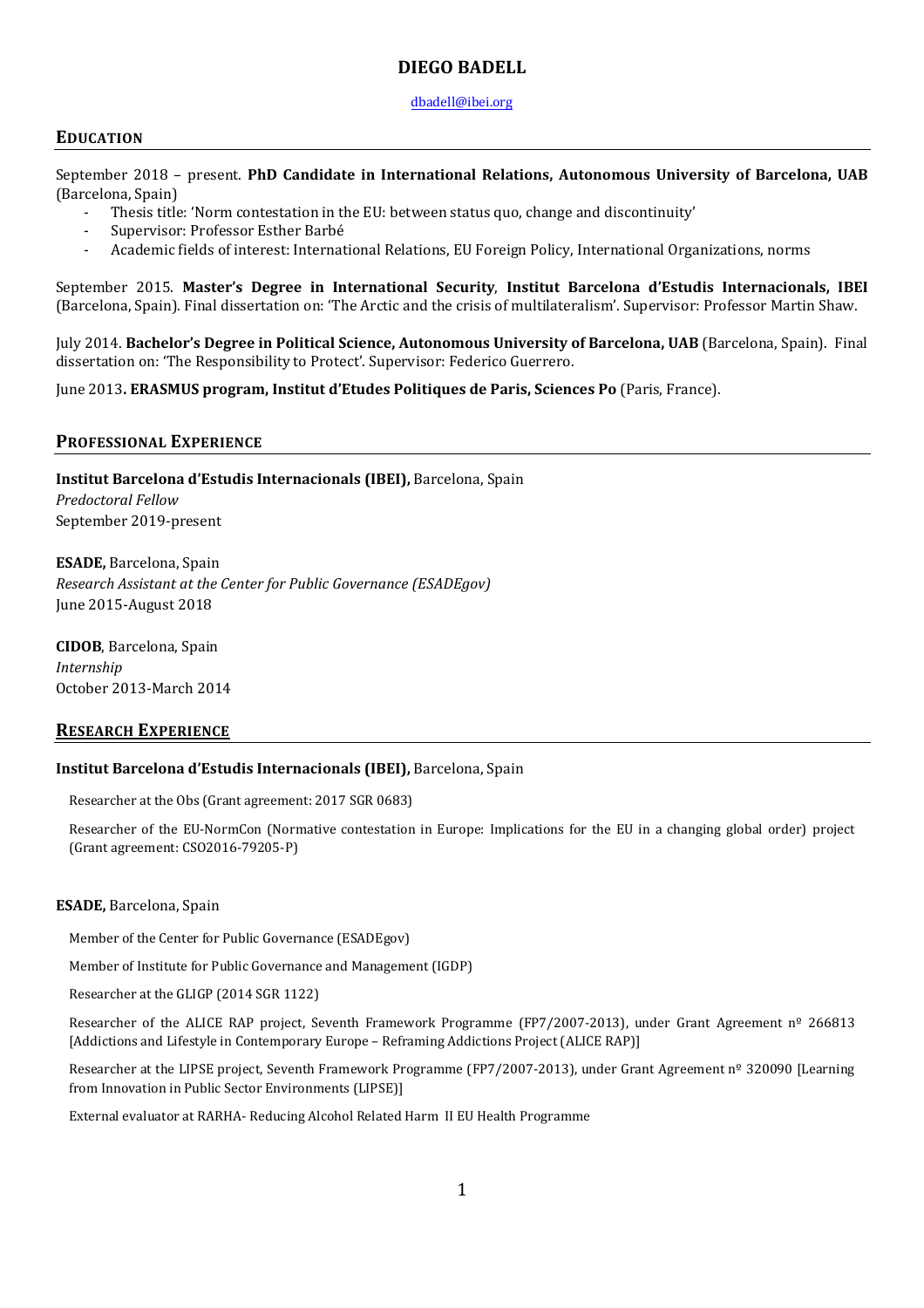## **LANGUAGES**

Mother tongues: **Spanish and Catalan**

Languages:

|                                            | Listening      | <b>Speaking</b> | <b>Writing</b> | Reading        |
|--------------------------------------------|----------------|-----------------|----------------|----------------|
| English (CPE)                              | C <sub>2</sub> | C <sub>2</sub>  | $\cap$<br>U4   | C <sub>2</sub> |
| French (Baccalauréat   C2<br>Scientifique) |                | C <sub>2</sub>  | $\cap$<br>UZ.  | C <sub>2</sub> |

# **PUBLICATIONS (ORCID: 0000-0002-6013-9544)**

### **A) JOURNALS DOUBLE BLIND PEER-REVIEW**

Badell, D; Di Mascio, F; Natalini, A; Ongaro, E; Stolfi, F; Ysa, T. 2019. Too big to fail? The dynamics of EU influence and fiscal consolidation in Italy and Spain (2008–2016). *Public Management Review* 21 (9): 1307-29. DOI: <https://doi.org/10.1080/14719037.2019.1618386>Impact Factor: 3.162 (JCR), Q1 Public Administration.

## **B) JOURNALS BLIND PEER-REVIEW**

Badell, D. 2016. The Arctic securitization and the crisis of multilateralism. *Spanish Yearbook of International Law* 209-232. DOI:<https://doi.org/10.12103/sybil.20.11>

## **C) BOOK CHAPTERS**

Barbé, E. and Badell, D. 2020. The EU and Lethal Autonomous Weapons: United in Diversity? In Johansson-Nogués, E; Vlaskamp, M and Barbé, E (eds). *EU Foreign Policy Contested*. Basingkote: Springer. SENSE Ranking B.

Badell, D. 2018. The age of outsourcing: UN peacekeeping operations. In Fernandez, JA (ed). *Peacekeeping: global perspectives, challenges and impacts*. New York: NOVA Science. SENSE Ranking C.

## **CONFERENCES, WORKSHOPS AND SEMINARS**

Title of the work: The European Union and the norm robustness of Sexual Reproductive Health and Rights Name of the conference: 13th Pan-European Conference on International Relations City of event: Sofia, Bulgaria Date of event: 12/09/2019 Author: Esther Barbé; Diego Badell.

Title of the work: The European Union and the norm robustness of Sexual Reproductive Health and Rights Name of the conference: 49th UACES Annual Conference City of event: Lisbon, Portugal Date of event: 03/09/2019 Author: Esther Barbé; Diego Badell.

Title of the work: Lethal Autonomous Weapon Systems: united in contestation Name of the conference: Conference of Europeanists City of event: Madrid, Spain Date of event: 21/06/2019 Author: Esther Barbé; Diego Badell.

Title of the work: Two minutes to midnight. The European Union losing sight on sexual and reproductive health and rights Name of the conference: The determinants of EU Foreign Policy contestation. City of event: Porto, Portugal Date of event: 08/07/2019